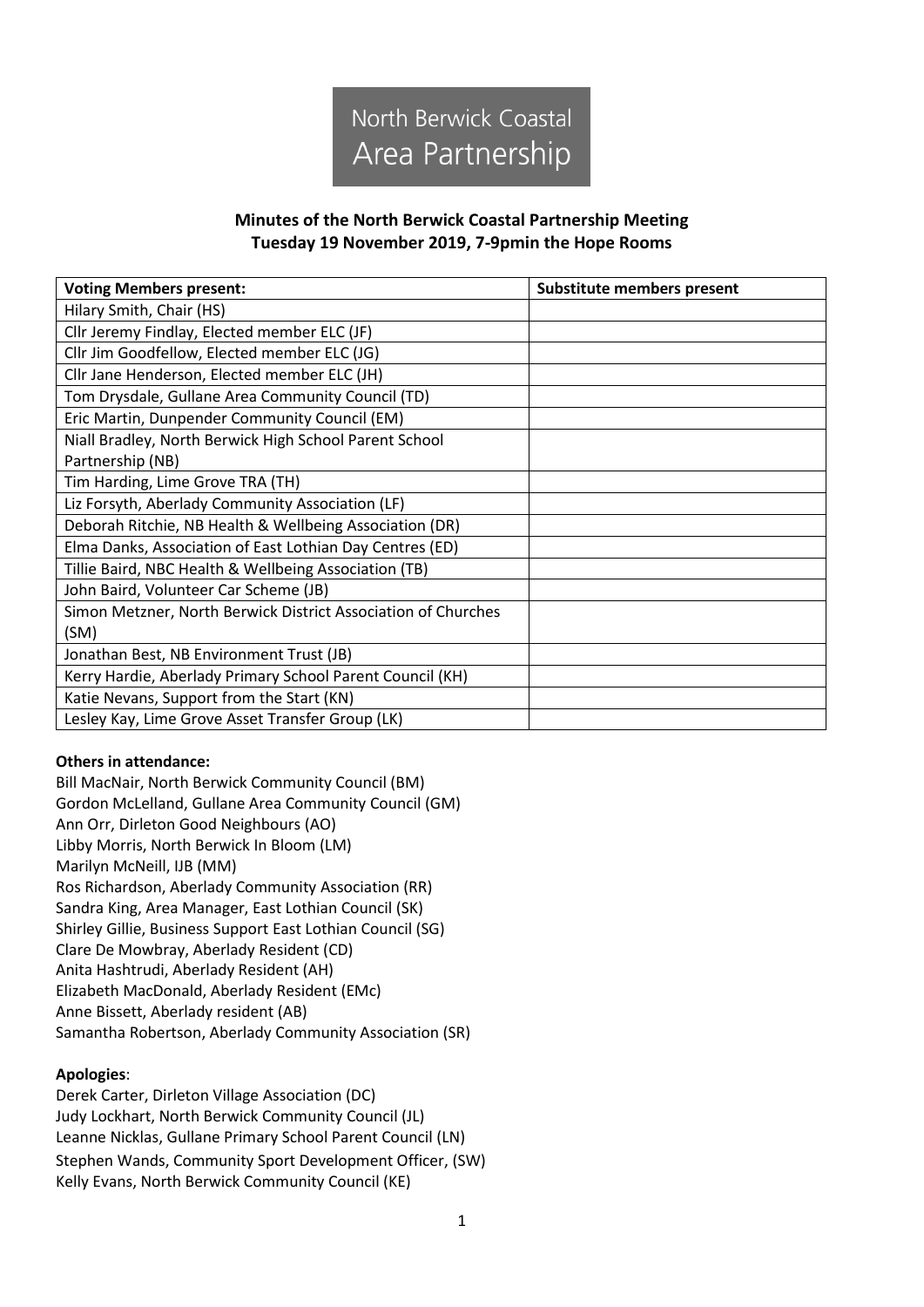|                                                                         | <b>AGENDA ITEM</b> | <b>KEY DISCUSSION POINTS, DECISIONS</b>                                                                                                                                                                                                                                                                                                                                                                                                                                                                                                                                                                                                                                                                                                                                                                                                                                                                                                                                                           | <b>FOR THE</b>                |
|-------------------------------------------------------------------------|--------------------|---------------------------------------------------------------------------------------------------------------------------------------------------------------------------------------------------------------------------------------------------------------------------------------------------------------------------------------------------------------------------------------------------------------------------------------------------------------------------------------------------------------------------------------------------------------------------------------------------------------------------------------------------------------------------------------------------------------------------------------------------------------------------------------------------------------------------------------------------------------------------------------------------------------------------------------------------------------------------------------------------|-------------------------------|
|                                                                         |                    | <b>Actions</b>                                                                                                                                                                                                                                                                                                                                                                                                                                                                                                                                                                                                                                                                                                                                                                                                                                                                                                                                                                                    | <b>ATTENTION</b><br><b>OF</b> |
| 1. Welcome, Introductions and Apologies, Minutes from Previous Meetings |                    |                                                                                                                                                                                                                                                                                                                                                                                                                                                                                                                                                                                                                                                                                                                                                                                                                                                                                                                                                                                                   |                               |
|                                                                         |                    | HS welcomed everyone to the meeting and thanked members of the Aberlady                                                                                                                                                                                                                                                                                                                                                                                                                                                                                                                                                                                                                                                                                                                                                                                                                                                                                                                           |                               |
|                                                                         |                    | Community for attending. Apologies were noted.                                                                                                                                                                                                                                                                                                                                                                                                                                                                                                                                                                                                                                                                                                                                                                                                                                                                                                                                                    |                               |
|                                                                         |                    | 2. Minutes from Previous Meeting                                                                                                                                                                                                                                                                                                                                                                                                                                                                                                                                                                                                                                                                                                                                                                                                                                                                                                                                                                  |                               |
|                                                                         |                    | Minutes from October 2019 were agreed.                                                                                                                                                                                                                                                                                                                                                                                                                                                                                                                                                                                                                                                                                                                                                                                                                                                                                                                                                            |                               |
|                                                                         | 3. Matters Arising |                                                                                                                                                                                                                                                                                                                                                                                                                                                                                                                                                                                                                                                                                                                                                                                                                                                                                                                                                                                                   |                               |
|                                                                         |                    | JF will continue to pursue what contribution could be made from local<br>developers to replace play equipment at North Berwick recreation park.                                                                                                                                                                                                                                                                                                                                                                                                                                                                                                                                                                                                                                                                                                                                                                                                                                                   | JF                            |
|                                                                         |                    | 4. Review of NBC Area Partnership                                                                                                                                                                                                                                                                                                                                                                                                                                                                                                                                                                                                                                                                                                                                                                                                                                                                                                                                                                 |                               |
|                                                                         |                    | HS outlined the funding application process and this was distributed at<br>the meeting.                                                                                                                                                                                                                                                                                                                                                                                                                                                                                                                                                                                                                                                                                                                                                                                                                                                                                                           |                               |
|                                                                         |                    | <b>North Berwick Coastal Area Partnership Review Questions</b>                                                                                                                                                                                                                                                                                                                                                                                                                                                                                                                                                                                                                                                                                                                                                                                                                                                                                                                                    |                               |
|                                                                         |                    | How can we ensure that the views of people with lived experience of<br>inequality/poverty/disadvantage are represented on the NBC Area<br>Partnership?                                                                                                                                                                                                                                                                                                                                                                                                                                                                                                                                                                                                                                                                                                                                                                                                                                            |                               |
|                                                                         |                    | People who are experiencing disadvantaged may not be able to come to<br>us. We need to go to them. Get the partnership out there more. Some<br>people still not heard of the Area Partnership. Hold more meetings in<br>villages so people can hear about us. Get the message out. Look at press<br>coverage and social media. Talk to staff at the Food Bank, GP surgeries,<br>and day centres. Encourage people to join us. We need to talk to people<br>and promote the partnership.                                                                                                                                                                                                                                                                                                                                                                                                                                                                                                           |                               |
|                                                                         |                    | How can Sub Groups be more representative and effective to take<br>forward the work of the NBC Area Partnership?                                                                                                                                                                                                                                                                                                                                                                                                                                                                                                                                                                                                                                                                                                                                                                                                                                                                                  |                               |
|                                                                         |                    | Need a clear definition of all the Sub Groups and their remit. Look at<br>ways to encourage young people to engage more. Sessions just for<br>young people - especially for children and youth. Dedicated short<br>meetings in school. Look at social media or survey tools available e.g.<br>SLACK etc. Offer free travel for young people to see if that will help them<br>attend. Support from the Start and Children & Youth Network need to be<br>more active and visible. Go to different venues. On the Move is<br>stationary! Make it move. On The Move and Health & Wellbeing<br>meetings could also be taken to villages. NBC H&W is a good model run<br>by volunteers with a great web site. Health & Wellbeing would be more<br>effective if it got out of North Berwick. Need more volunteers from<br>villages to join the group. Dirleton is very active and all groups work<br>together in partnership. Communication is key to sharing information.<br>Need to address isolation. |                               |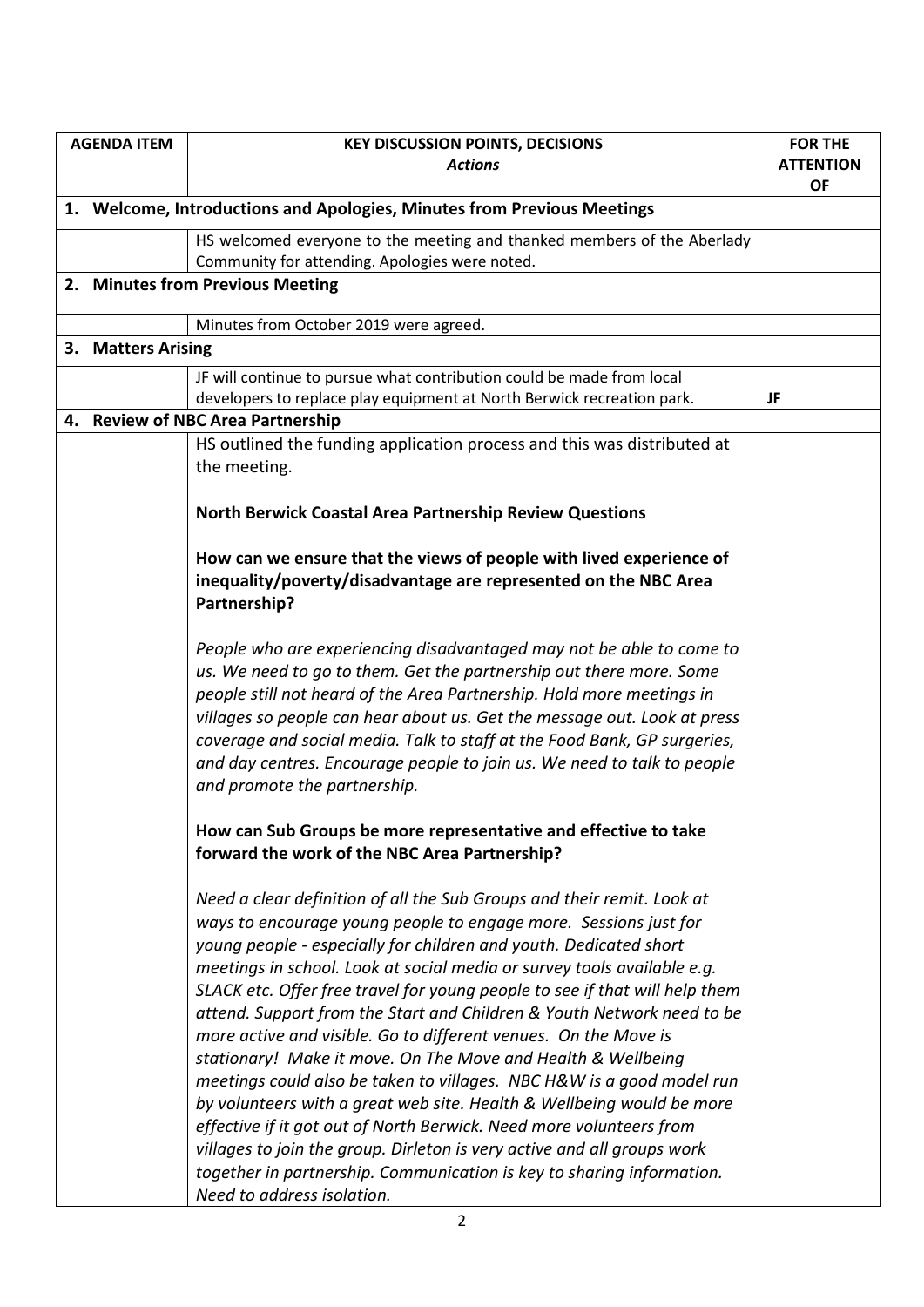# **How does the NBC Area Partnership represent the views of young people?**

*Problem is that sometimes it is the views of the professionals asking the young people rather than the young people themselves. Danger of promising things that can't be achieved. Need to go to where these young people are. Look at going into schools, Scouts, Guides etc would be a good way to talk to them about who the Area Partnership is. Maybe offer some money for projects to do with young people and they could brainstorm ideas. Who would be able to go into schools? Discussed Musselburgh Participatory Budgeting event with young people. Can we have a list of all the projects that have been funded through NBC Area Partnership that involve young people? Think there will be a lot. This could be used to show young people how the Partnership has supported young people in the past and discuss how we can help further. There is a video link to the Musselburgh Area Partnership*

*<https://www.youtube.com/watch?v=MHgVmIyM9UE&t=3s>*

# **How effective are the NBC Area Partnership decision making structures?**

*New representatives from Aberlady had no idea how the partnership make decisions and were not sure who representatives were. Not sure of sub groups and criteria for membership and the Area Plan is. Criteria needs further discussion. Need to frame it. Move forward with it. Some confusion as how things fit together. Area Partnership still viewed as the new kid on the block. We are a lot better than we were. It is not a competition. How much funding is available and how we can tap into this? Needs explained all the different parts. Need help navigating. Prepare a road map about who we go to. Maybe have a road show about everything that we have achieved. Strengthen the Decision making process and role of representative scrutiny group.* 

# **How can we help build capacity in the community to take projects forward? e.g. employing staff.**

*Overarching need for Community Developing Company/Community Hub providing an infrastructure to support emerging projects and sustainability. Concerns regarding this. Area Partnership "setting the hare running without knowing where it is going" Look at the infrastructure and share across community. Employing Staff is very challenging e.g. regarding public liability, employment law etc. This has an impact regarding willingness of volunteers to move forward. Area Partnership could have more representation from local workers/developers. East Lothian Partnership Forums meet 3 or 4 times a yearned for more dialogue on issues within and across Area Partnerships.*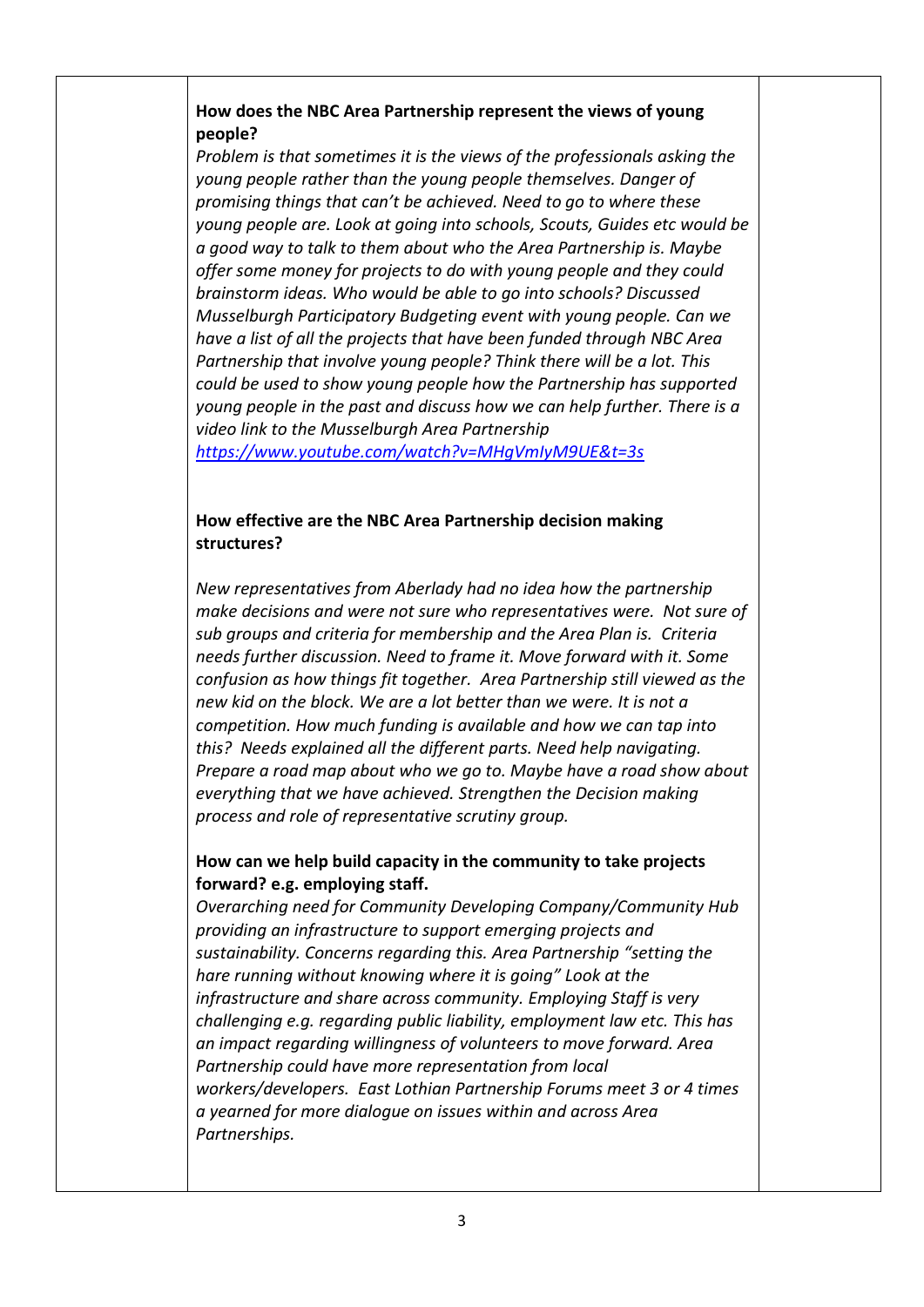|                                                       | How can we improve Communication?                                                                                                                                                                                                                                                                                                                                                                                                                                                                                                                                                                                                                                  |  |  |
|-------------------------------------------------------|--------------------------------------------------------------------------------------------------------------------------------------------------------------------------------------------------------------------------------------------------------------------------------------------------------------------------------------------------------------------------------------------------------------------------------------------------------------------------------------------------------------------------------------------------------------------------------------------------------------------------------------------------------------------|--|--|
|                                                       | Many people still don't know about the Area Partnership and what it<br>does. Communication is key. Need some eye catching leaflets/posters<br>that will attract elderly who are isolated etc. Look at schools, web site,<br>facebook, churches, press, pop up events. Need to constantly raise the<br>profile. Word of mouth is really important. Pharmacies would be a great<br>place to put up posters etc. Lots of footfall in pharmacies.                                                                                                                                                                                                                      |  |  |
|                                                       | Capacity issues. All these suggestions require people to carry them out.<br>Need people who are great with social media etc. Partnerships need to<br>be significantly resourced. If ELC really want Area Partnership to work<br>then they need to put in the resources. NBC Health & Wellbeing has a<br>great web site but this has ongoing costs. Minutes and agendas are up<br>loaded, this needs to be available for all sub groups. Have had 3000<br>people looking at the web site. £40 a month to have this kept updated.<br>Main focus of Area Partnership is to reduce inequalities.<br>Having a microphone was suggested at meetings as there was no loop |  |  |
|                                                       | system at the school.                                                                                                                                                                                                                                                                                                                                                                                                                                                                                                                                                                                                                                              |  |  |
| 5. Declaration of Interest                            |                                                                                                                                                                                                                                                                                                                                                                                                                                                                                                                                                                                                                                                                    |  |  |
|                                                       | There was no declaration of interest made.                                                                                                                                                                                                                                                                                                                                                                                                                                                                                                                                                                                                                         |  |  |
| 6. Priorities 2019/2020                               |                                                                                                                                                                                                                                                                                                                                                                                                                                                                                                                                                                                                                                                                    |  |  |
|                                                       | SK tabled the financial report and highlighted that the partnership is still<br>awaiting an application from the NBC Health & Wellbeing group for<br>Compassionate Communities project. TB said that they had run a successful<br>event and now have support from the community to take this project forward.<br>Funding will be requested which will include events/training/film showings.<br>East Lothian Rangers Service Interpretation boards - This had been agreed at the<br>June meeting, the new information requested was now in place following a                                                                                                       |  |  |
|                                                       | meeting with the NBC Environmental Trust and Rangers Service. Funding will be<br>processed.                                                                                                                                                                                                                                                                                                                                                                                                                                                                                                                                                                        |  |  |
|                                                       | Roads Project Dirleton Manse Road. A meeting between DC and ELC Roads this<br>week; proposed start by February; planning application documents now<br>complete and ready for submission.                                                                                                                                                                                                                                                                                                                                                                                                                                                                           |  |  |
|                                                       | North Berwick Neighbourhood benches. HS carried out a neighbourhood walk<br>and bench repairs were identified. Men's Shed have repaired benches. An<br>application for a contribution of materials will be submitted. NB suggested that<br>all partnership projects be branded to highlight the work undertaken and<br>promote community participation. DR suggested that if a sign is placed on a<br>bench that one could be identified as "chat bench" to help reduce social<br>isolation.                                                                                                                                                                       |  |  |
| 7. Aberlady Village Priorities Village Representation |                                                                                                                                                                                                                                                                                                                                                                                                                                                                                                                                                                                                                                                                    |  |  |
|                                                       | HS was delighted to see so many Aberlady representatives who welcomed the<br>Partnership. LF from Aberlady Community Association highlighted speeding as a                                                                                                                                                                                                                                                                                                                                                                                                                                                                                                         |  |  |